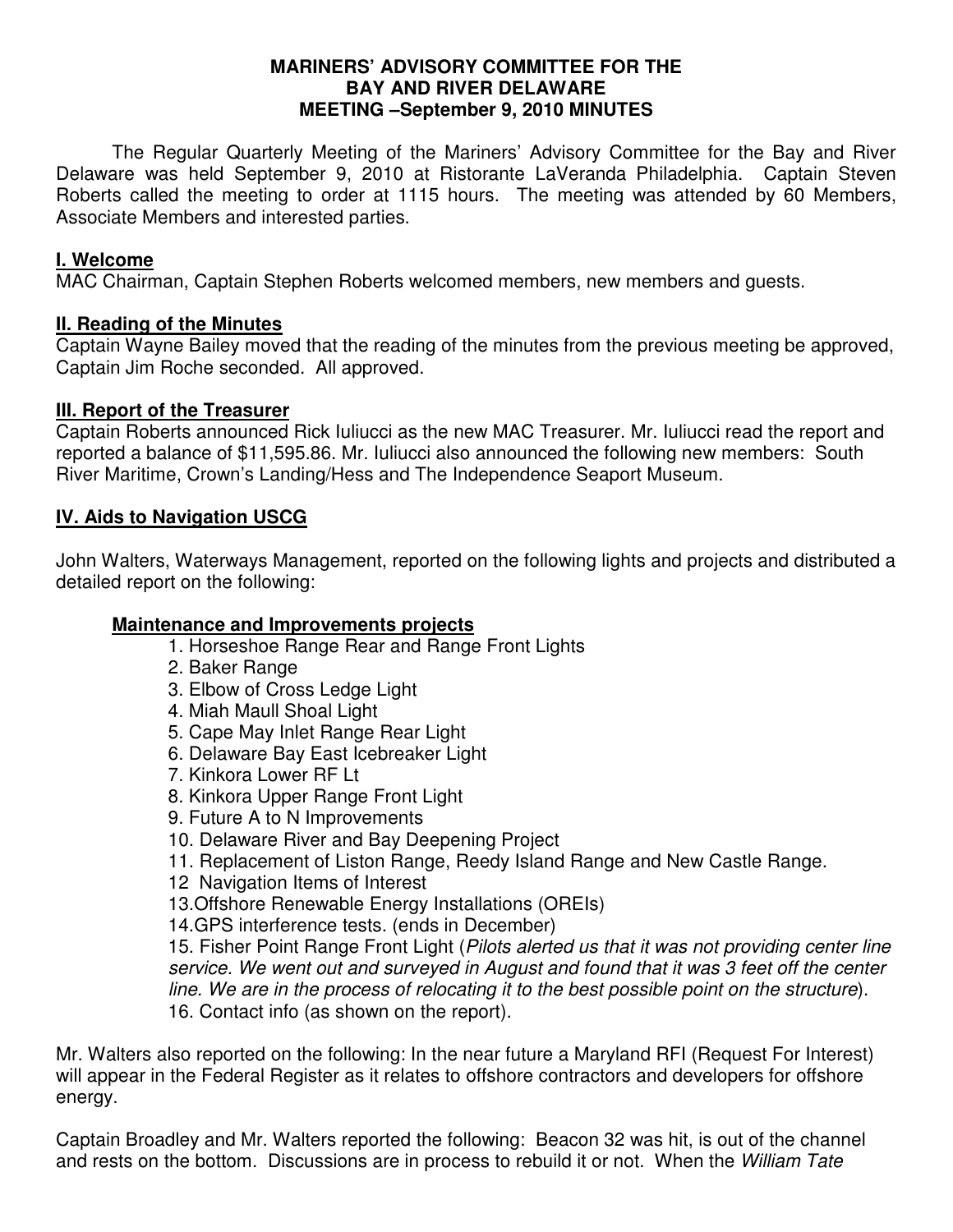comes on site they will be installing a larger buoy on site. The next construction period is not until late Spring, early Summer 2011. Captain Roberts added that it's a high exposure area and an important navigation aid.

Mr. Walters also reported that as of 2 days ago, New Castle "3N" is missing and we'll be asking the ACOE to take a sidescan out there to find out where it is. He added that Coast Guard buoy tenders between Canada and Key West were all deployed to the U.S.Gulf for the Deepwater Horizon spill response and are not allowed to depart until they go through a decontamination process.

# **V. NOAA**

Howard Danley distributed his report to the MAC members and discussed the following: We are in the middle of Hurricane Season and we are tracking them as they form off the coast of Africa and chart them all the way across. We do have response capabilities; we survey damage and re-open channels.

### **VI. Marine Safety Office USCG- Captain of the Port**

Captain of the Port Meredith Austin introduced newly filled positions and reported on her first hand experiences with the U.S. Gulf clean-up efforts and reported on the economic devastation to the area.

The Ice Conference is scheduled for November  $18<sup>th</sup>$ .

# **VII. Army Corps of Engineers (ACOE)**

Tim Rooney reported the following:

See distribution.

- 1. Delaware River, Philadelphia to Sea maintenance
- 2. Delaware River Deepening
- 3. Dredge McFarland
- 4. Wilmington Harbor
- 5. Intercoastal Waterway
- 6. C&D Canal

Dennis Rochford inquired about the ready-reserve status of the McFarland Mr. Rooney reported that the dredge is now in a ready-reserve status and is undergoing \$8-10 million in repairs.

Captain Roberts reported the following: work is being done on the Betsy Ross Bridge. The air gap under the work stage is 131 feet MHW. They are only working on one side of the river at a time.

### **VIII. Old Business**

### **Dredges:**

Captain Roberts reported the following: Due to traffic issues, all vessel operators should call the dredges well in advance and make arrangements to pass and let other vessels in the area know that there's traffic. He suggested calling one hour out with a follow-up call when you're 30 minutes out.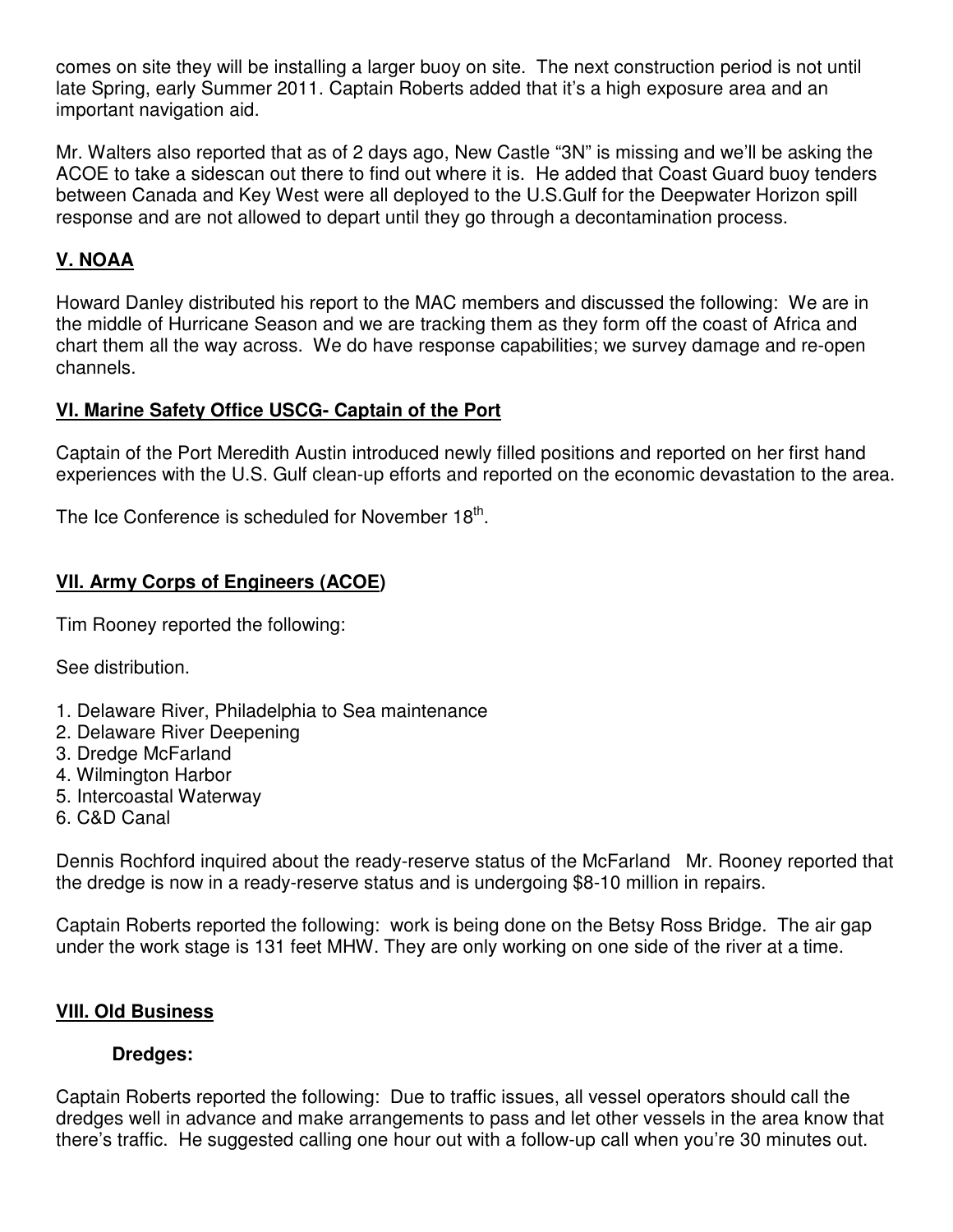He added to please be aware of your speed and be aware of other vessels in the area. Also when you are approaching high traffic density areas, maintain radio watch and look out.

### **Anchorages:**

Captain Roberts reported that the "anchorage" MSIB was redistributed today and as reminder, calls for a "48-hour duration rule". He added that, as the economy picks up, so will the use of the anchorages.

## **IX. New Business**

## AIS

Captain Roberts reported that a few weeks ago there was an issue with an AIS malfunction. Captain Bailey discussed the distributed report: Marine Safety Alert 7-10. Coast Guard, at the national level, experimented with sending out a signal that changed the AIS operational frequencies of any vessel receiving it. The net effect was the creation of a group of users that were invisible to vessels that were configured with the default AIS channel configurations. USCG immediately disseminated this Alert advising mariners of their efforts to correct this. They'll by broadcasting, for the next four weeks, a corrected message to fix the initial one that inadvertently changed everything remotely.

He added that there may be vessels that do not know that they were affected and to have your IT people, those that configure your AIS and make sure you are set up with the proper default frequencies as indicated in the Alert. He asked that we post this on the MAC website for steamship agents to utilize. Also, we are querying any arriving target, from the Reporting Station in Lewes, that is not displaying a correct AIS, to check their units.

Captain Roberts reported that a similar event happened over DSC as well.

### PROPOSED TRAFFIC SEPARATION SCHEMES- handout

Captain Bill Broadley presented and discussed how he developed his detailed report on proposed Coastal Traffic Lanes. see distribution. Nicole deSibour, American Waterways Operators, further discussed the proposal. The map stakes claims to traditional routes as protected fairways. It also disallows leasing those areas to offshore-energy efforts. It was noted that there are 32 detailed sections that a map of this size can't show and are available to those interested in reviewing it. It was noted that this is the beginning of a 5-year regulatory process. Ms.deSibour added that this information is being shared with BOMERE from a preliminary standpoint as it relates to RFI's and getting feedback from interested commercial parties, making them aware of areas that we traditionally traverse; so that they know that they have some serious stakeholders to contend with if they choose spots where we navigate.

# **X OPEN DISCUSSION**

Captain Roberts reported that annual membership dues will remain the same and that invoices will be going out in September.

John Walters noted that the Baltimore pilots reported significant interference with recreational boating. Recently, "boaters" have not been adhering to the rules of the road and injury and death have resulted from this behavior in the C&D Canal and upper Chesapeake. He asked if we were experiencing the same on the Delaware. It was agreed that potential problems exist here as well. Mr Walters went on to say that the Baltimore Pilots and the ACOE there would like to meet with